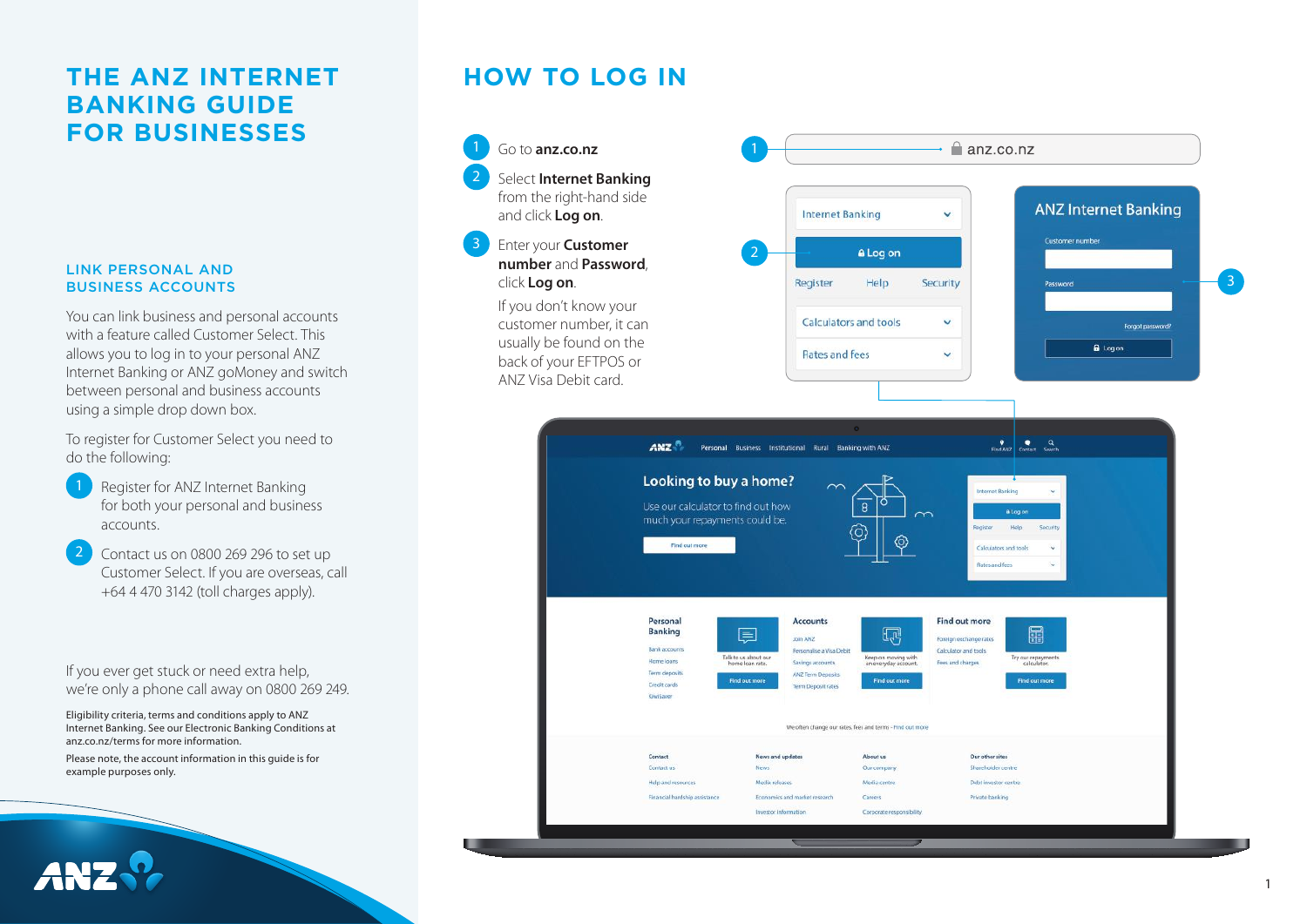## **HOMEPAGE**

If you get stuck and can't find your way back to the home screen, click **Home** .

### B **Your accounts**

Click on an account or loan to view transactions, statements and details.

 You can also click **View recent transactions** to see your last five transactions on an account.

- **Pay & transfer**. Click here to move money between accounts (including credit cards), pay a person or bill, set up automatic payments, pay tax, or view upcoming payments.
- Your settings. Click here to manage your cards (i.e. **set/change a card PIN**), passwords, contact details and statement options.
- **Documents**. Click here to view. download or print your account statements or tax certificates. You can select account and time period.
- **Bank mail.** Send and receive confidential account information about your banking by sending us a message.
- **Quick transfer.** Ouickly transfer money between your accounts or pay money to your credit card.
- Log off when you're finished. Don't worry if you forget, you'll automatically be logged out after 3 minutes of inactivity.
- **Customer Select.** Switch between personal and business accounts using this simple drop down here.

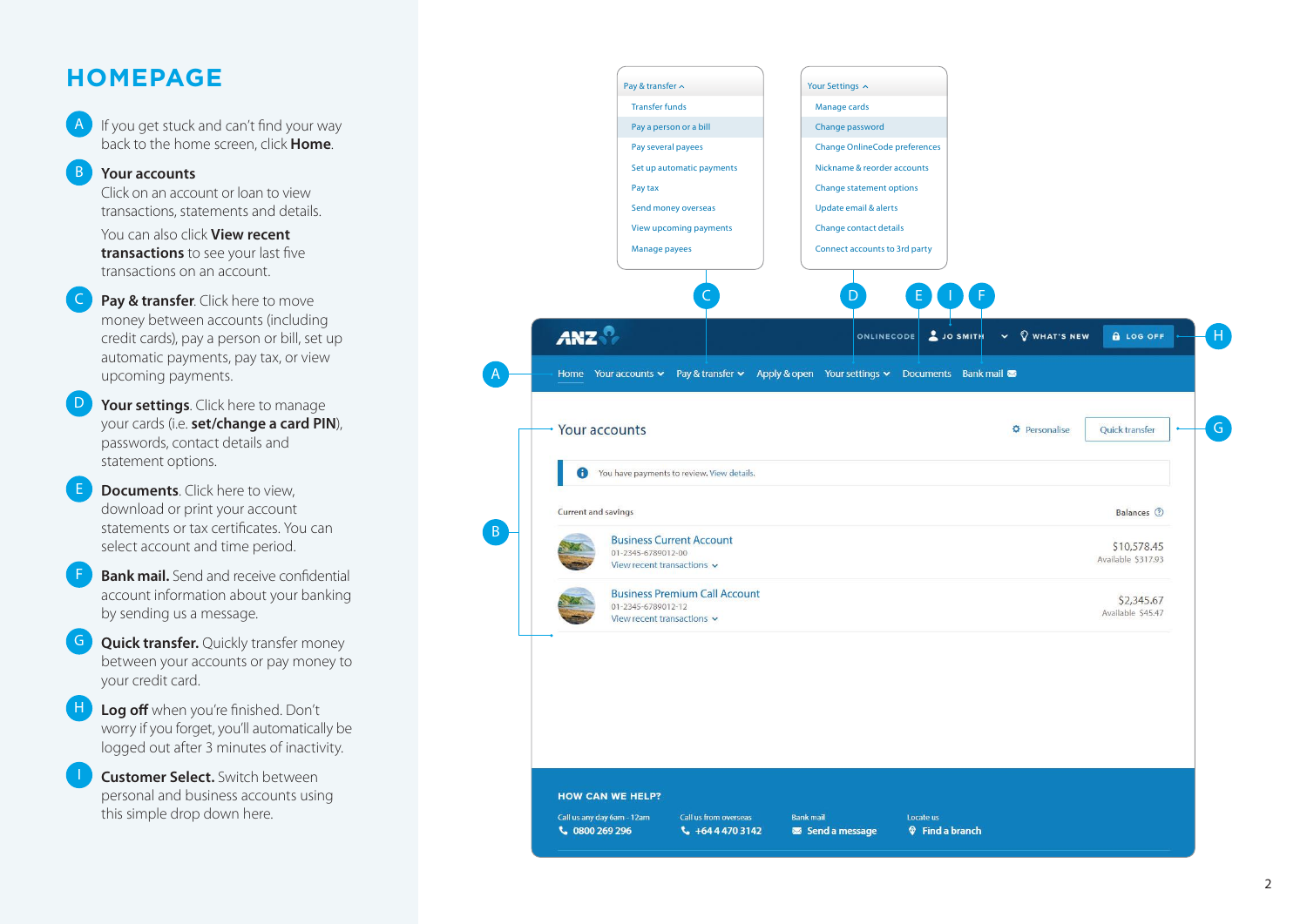## **PAY A PERSON OR BILL**



- Select **Pay a person or bill**.
- 3 Select which **Account** you want to pay from (i.e. Business Current Account).

.

- 4 Enter a **Payee**. You can:
	- **Select an existing Payee** from your list of saved Payees or search for an ANZ Registered Payee.
	- **Set up a new Payee** by typing in their name and account number.
- 5 Enter the **Amount** you want to pay.
- 6 Enter the **Date** you want the payment made using the pop up calendar (excludes weekends and public holidays).
- 7 Enter the **Details** that will show on your statement and theirs (i.e. reference and particulars).
- **contact 200** Select **Pay & transfer**<br>
Select **Pay a person of**<br>
from (i.e. Business Cur<br> **contact in Example 1**<br> **contact an existing F**<br>
list of saved Payees contact and **contact in the Amount** you<br> **contact in the Amoun** Remember, if this is a new payment and you're going to be paying this person or bill again in the future, tick the **Save this payee** check box.

#### 9 Select **Next** .

- Review the payment including who you're paying and how much you're paying them.
- If everything looks correct, select **Confirm & pay** .<br>.

 If you'd like to change something, click **Change details** to amend.

**If you need your transfer limit increased or you need help getting set up as a Payee, please** 

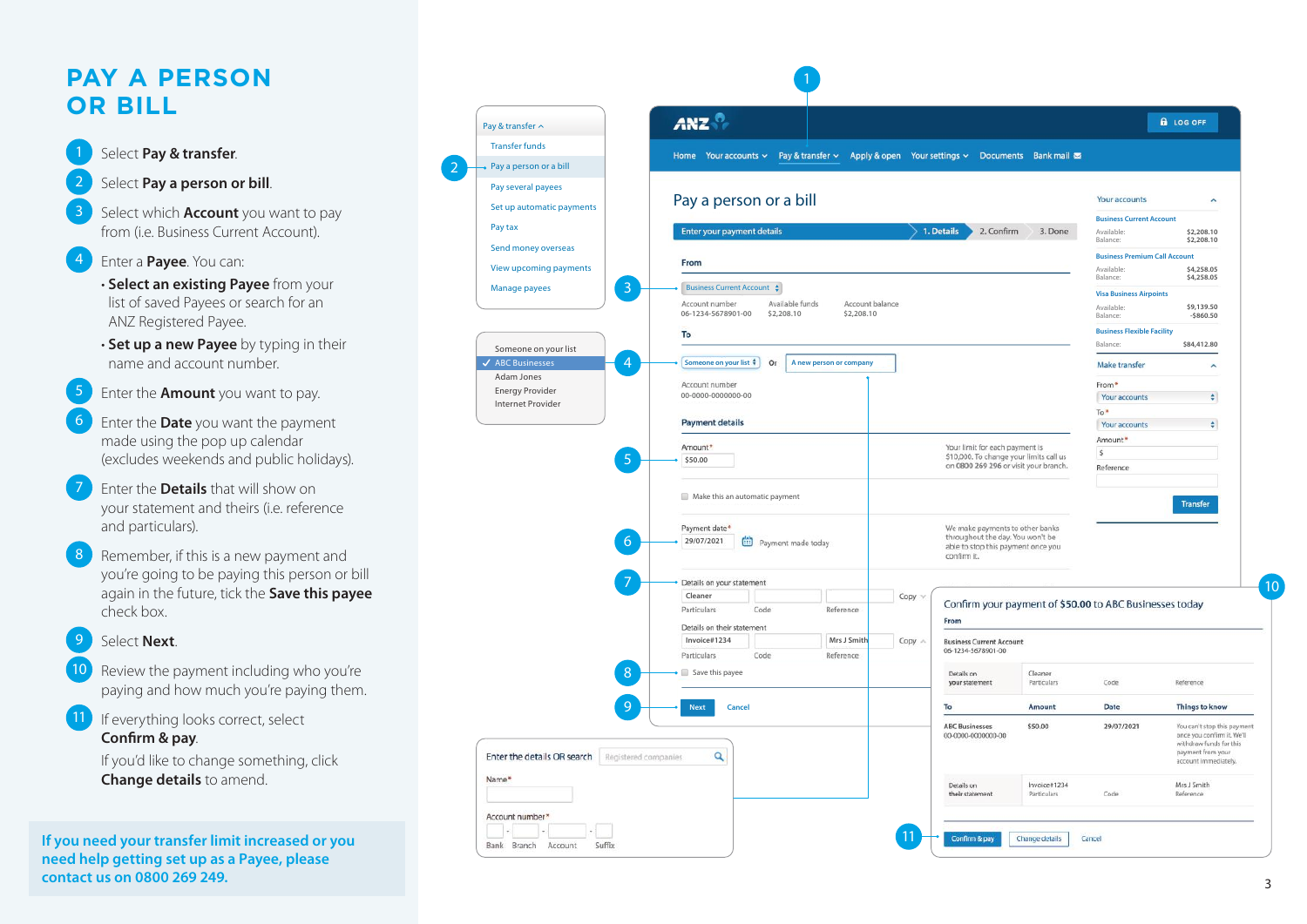## **SETTING UP PAYMENTS THAT REQUIRE MULTIPLE PEOPLE TO AUTHORISE**

To set up a payment for multiple authorisers, follow these simple steps:

- Select **Pay & transfer**.
- If you have Customer Select set up, switch to your business account before selecting Pay & transfer.

2

.

- Select **Pay a person or bill**. .
- 3 Select which **Account** you want to pay from (i.e. Business Current Account).
	- You'll see a note advising "This payment may require other people to authorise it".
- 4 Enter a **Payee**. You can:
- A Select an **existing Payee** from your list of **saved Payees** or search for an **ANZ Registered Payee** .
- Set up a **new Payee** by typing in their name and Account Number.
- 5 Enter the **Amount** you want to pay.
- 6 Enter the **Details** that will show on your statement and theirs (i.e. reference and particulars).
- Remember, if this is a new payment and you're going to be paying this person or bill again in the future, tick the **Save this Payee** check box. This will make it easier next time, by searching for the Payee name.

#### 8 Select **Next** .

- Review the payment including who you're paying and how much you're paying them. Again, you'll see a note about the payment requiring authorisation under "Things you need to know".
- If everything looks correct, select **Confirm**. If you'd like to change something, click **Change details** to amend.

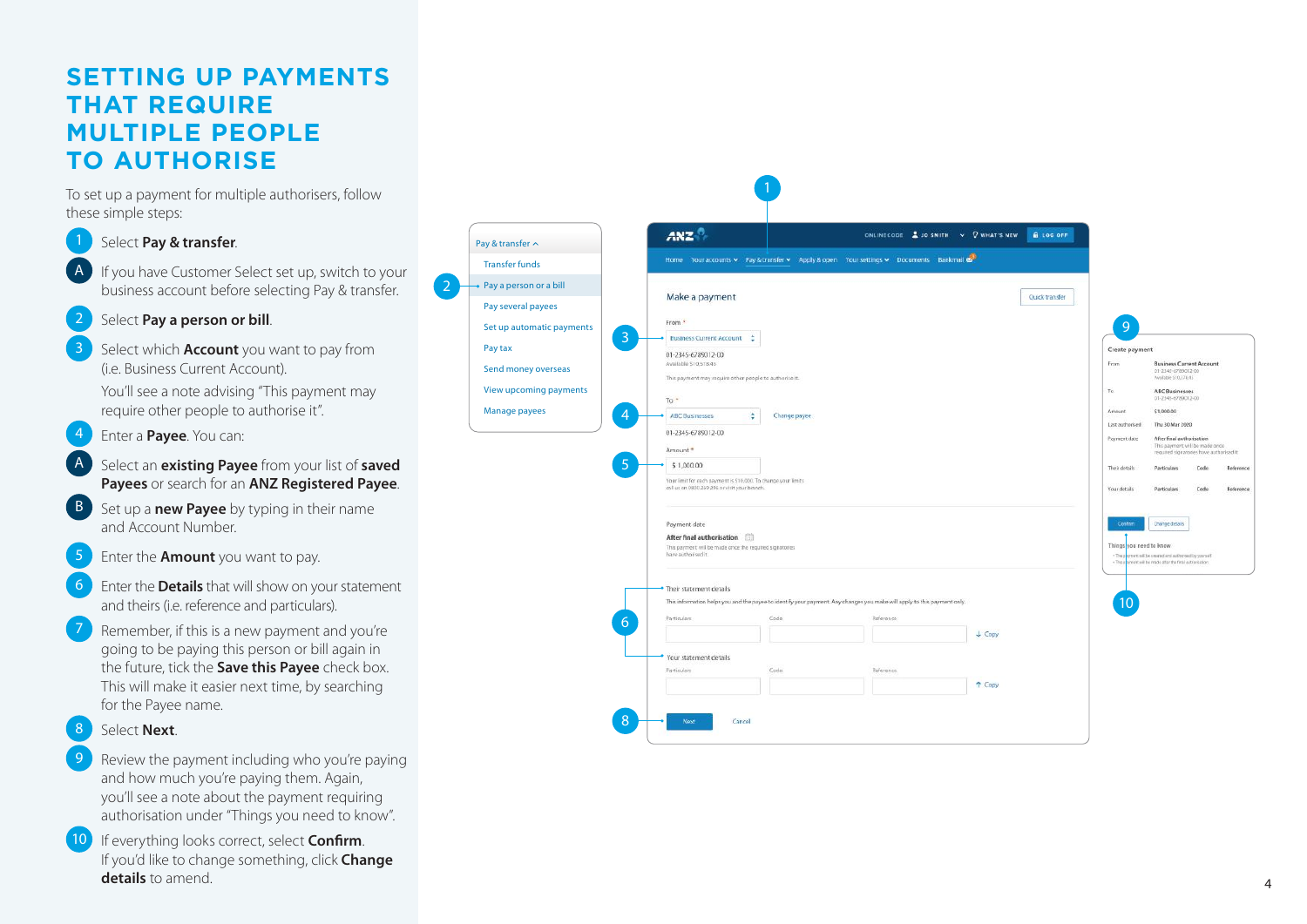## **TO AUTHORISE A PAYMENT, FOLLOW THESE SIMPLE STEPS**

A You will see a notification at the top of the home page if you have a payment waiting for you to authorise. Click **View Details** .

> You can also select **Authorise Payments** from the **Pay & transfer** menu.



B Select the payment to review the details.

C To **Authorise** a payment, click Authorise and then Authorise again.

> To **Delete** a payment, click Delete and then Delete again.

The payment will be made when all required people have authorised it.

| Home Your accounts > Pay & transfer > Apply & open Your settings > Documents Bank mail @ |  |               |                                   |
|------------------------------------------------------------------------------------------|--|---------------|-----------------------------------|
| Your accounts                                                                            |  | O Personalise | Quick transfer                    |
| You have payments to review. View details.<br>ø                                          |  |               |                                   |
| Current and unings                                                                       |  |               | Balances (2)                      |
| <b>Business Current Account</b><br>01-2345-6789012-00<br>View recent transactions        |  |               | \$10,578.45<br>Available \$317.95 |
| <b>Business Premium Call Account</b><br>01-2345-6789012-12<br>View recent transactions w |  |               | \$2,345.67<br>Available 545.47    |
|                                                                                          |  |               |                                   |
|                                                                                          |  |               |                                   |

| Home                                             | Your accounts $\mathord{\times}$ Pay & transfer $\mathord{\times}$            |      |                          | Apply & open Your settings v Documents Bankmail |            |                |
|--------------------------------------------------|-------------------------------------------------------------------------------|------|--------------------------|-------------------------------------------------|------------|----------------|
| Payments authorisations<br>You need to authorise |                                                                               |      |                          |                                                 |            | Quick transfer |
| Last authorised                                  | From                                                                          |      | To.                      | Payment type                                    | Amount     |                |
| Tue 9 April 2019                                 | MAPs Account                                                                  |      | Serious Saver            | Transfer                                        | \$1,450.32 | Authorise      |
| From                                             | <b>Business Current Account</b><br>01-2345-6789012-00<br>Available 510,578.45 |      |                          | <b>ff</b> Delete                                |            | ×              |
| To                                               | <b>ABC Businesses</b><br>01-2345-6789012-12                                   |      |                          |                                                 |            |                |
| Amount                                           | \$1,000.00                                                                    |      |                          |                                                 |            |                |
| Payment created                                  | 01 April 2020                                                                 |      |                          |                                                 |            |                |
| Payment date                                     | After final authorisation                                                     |      |                          |                                                 |            |                |
| Their details                                    | <b>Particulars</b><br>INV-1235                                                | Code | Reference<br>Mrs J Smith |                                                 |            |                |
| Your details.                                    | <b>Particulars</b><br>INV-1235                                                | Code | Reference<br>Mrs J Smith |                                                 |            |                |
|                                                  |                                                                               |      |                          |                                                 | \$1,549.13 |                |

B

| Payments authorisations                                           |                     |                         |                                                                                                         |      |                          |                       |                | <b>Guithmannier</b> |
|-------------------------------------------------------------------|---------------------|-------------------------|---------------------------------------------------------------------------------------------------------|------|--------------------------|-----------------------|----------------|---------------------|
| You need to authorize                                             |                     |                         |                                                                                                         |      |                          | $\boldsymbol{\times}$ |                |                     |
| <b>Last authorized</b>                                            | в                   | Authorise payment       |                                                                                                         |      |                          |                       | <b>KOLMUL</b>  |                     |
| Tim 9 Amid 2018                                                   | w<br>From           |                         | <b>Business Current Account</b><br>01-2345-6789012-00<br>Avvirable 510,578.45                           |      |                          |                       | 11,450.32      | Althouse            |
| Others need to authorize                                          | To:                 |                         | <b>ABC Businesses</b>                                                                                   |      |                          |                       |                |                     |
| <b>Last authorized</b>                                            | ۳                   |                         | 01-2345-6789012-00                                                                                      |      |                          |                       | <b>Ammint</b>  |                     |
| Tue 9 April 2019                                                  | Amount<br>е         |                         | \$1,000.00                                                                                              |      |                          |                       | <b>STANDAR</b> |                     |
| Tue 9 April 2019                                                  | ۰                   | Payment created         | Thu 30 Mar 2020                                                                                         |      |                          |                       | \$1,540,13     |                     |
|                                                                   | Payment date        |                         | After final authorisation<br>This payment will be made once<br>required signatories have authorised it. |      |                          |                       |                |                     |
| <b>Recent payment history</b><br>Showing mixmachines from Law In- | Their details       |                         | Particulars<br>INV-1235                                                                                 | Code | Reference<br>Mrs J Smith |                       |                |                     |
| <b>Payment complained</b>                                         | Per<br>Your details |                         | Particulars                                                                                             | Code | Reference                |                       | <b>Amount</b>  |                     |
| Tue 9 April 2019                                                  | m                   |                         | INV 1235                                                                                                |      | Mrs J Smith              |                       | 54,046,16      |                     |
| Tue V April 2019                                                  | ы                   | Authorise               | Cancel                                                                                                  |      |                          |                       | 557.75         |                     |
|                                                                   |                     | Things you need to know |                                                                                                         |      |                          |                       |                |                     |
|                                                                   |                     |                         | -Additional propio may have to authorize this payment below. I carrier made.                            |      |                          |                       |                |                     |
|                                                                   |                     |                         | - Payments to non-ANZ accounts will be sent during business days.                                       |      |                          |                       |                |                     |
|                                                                   |                     |                         |                                                                                                         |      |                          |                       |                |                     |

**Contract**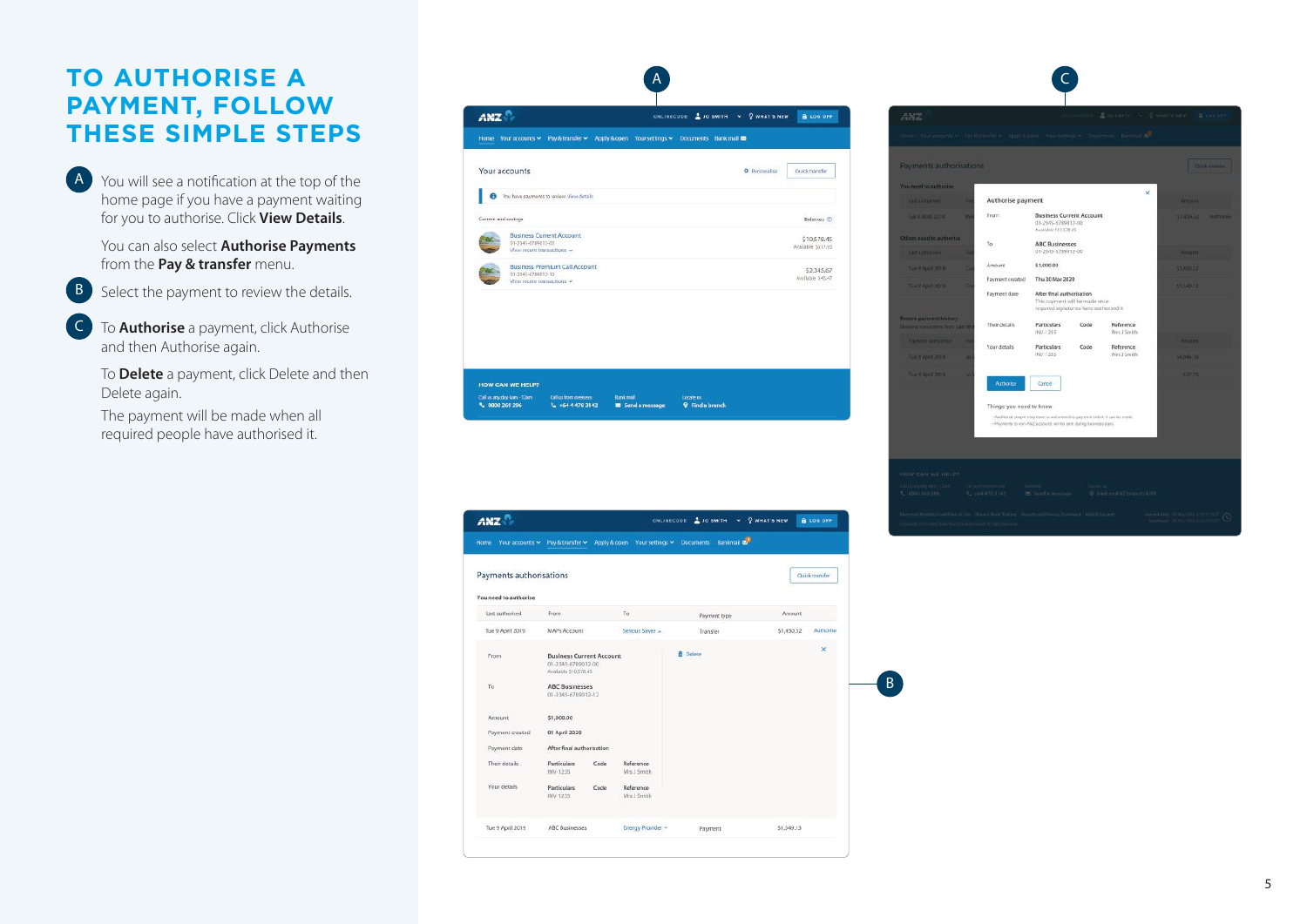## **SET UP AN AUTOMATIC PAYMENT**

### Select **Pay & transfer.**

- Select **Set up automatic payments**.
- 3 Select which **Account** you want to pay from (i.e. Business Current Account).
- 4 Enter a **Payee**. You can:
	- **Select an existing Payee** from your list of saved Payees or search for an ANZ Registered Payee.
	- **Set up a new Payee** by typing in their name and account number.
- 5 Enter the **Amount** you want to pay.
- 6 Enter the **Date** you want the first payment made.
- 7 Select the **Frequency** you want the payment made.
- Select when you want the payment made until.
	- **Until further notice** means this payment will be automatically paid until you change or stop it.
	- **Until a date** means this payment will be automatically paid until the date you've chosen.
- 9 Enter the **Details** that will show on your statement and theirs (i.e. reference and particulars).
- 10 Select **Next**
- Review the details including the accounts, amount and frequency of payment. If you'd like to change something, click **Change details** to amend.
- If everything looks correct, select **Confirm & schedule** .



.

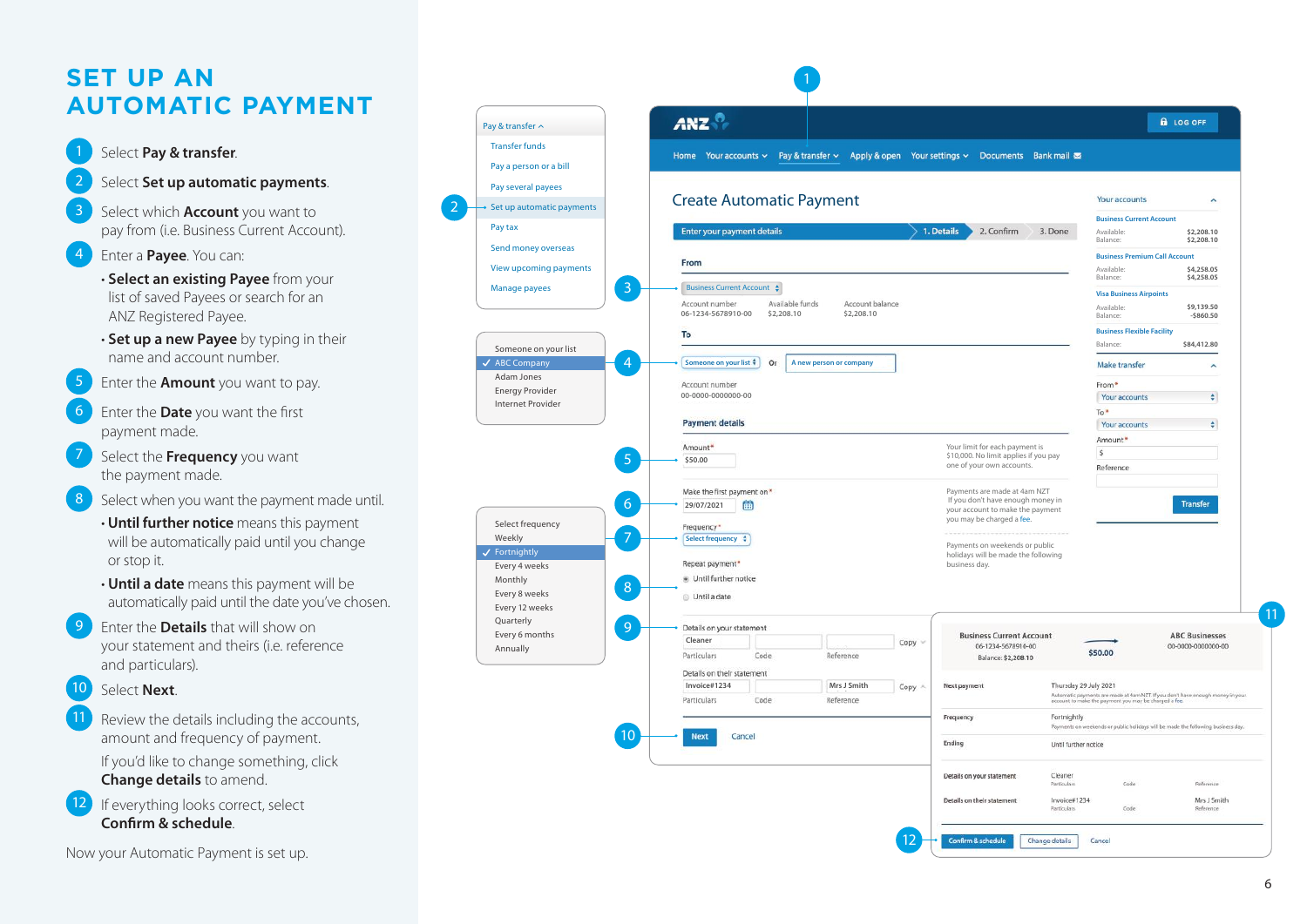## **AMENDING AN EXISTING AUTOMATIC PAYMENT**

.

.

 $\mathcal{L}$ 

1 Select **Pay & transfer**

### Select **View upcoming payments**.

- Choose the payment you want to amend or delete.
- A To **Edit**, click edit, amend any information and then Review & confirm. If you're happy with the amends, click Confirm & schedule.
- **B** To **Delete** a payment, click delete and then Delete payment.
- C To **Skip** a payment, click skip and Confirm & schedule.

Once you've amended the automatic payment, you can see your updated list of scheduled payments under **View upcoming payments** .

| Pay & transfer $\sim$                                                                                                  | <b>ANZ</b>                    |                                                                                                                                               |                                                                              |                                      |         | <b>A</b> LOG OFF                                                                                                                        |
|------------------------------------------------------------------------------------------------------------------------|-------------------------------|-----------------------------------------------------------------------------------------------------------------------------------------------|------------------------------------------------------------------------------|--------------------------------------|---------|-----------------------------------------------------------------------------------------------------------------------------------------|
| <b>Transfer funds</b>                                                                                                  |                               |                                                                                                                                               |                                                                              |                                      |         |                                                                                                                                         |
| Pay a person or a bill                                                                                                 |                               | Home Your accounts Pay & transfer $\sim$                                                                                                      | Apply & open Your settings v Documents Bank mail                             |                                      |         |                                                                                                                                         |
| Pay several payees                                                                                                     |                               |                                                                                                                                               |                                                                              |                                      |         |                                                                                                                                         |
| Set up automatic payments                                                                                              |                               | <b>Upcoming payments</b>                                                                                                                      |                                                                              |                                      |         |                                                                                                                                         |
| Pay tax                                                                                                                |                               |                                                                                                                                               |                                                                              |                                      |         |                                                                                                                                         |
| Send money overseas                                                                                                    |                               | Please make sure you have enough money to make your payments or you may be charged a fee $\mathbb Z$ .                                        |                                                                              |                                      |         |                                                                                                                                         |
| View upcoming payments                                                                                                 | Date                          | From                                                                                                                                          | To                                                                           | Type/Frequency                       | Amount  |                                                                                                                                         |
| Manage payees<br>3                                                                                                     | 29 Jul 2021                   | <b>Business Current Account</b><br>06-1234-5678910-00                                                                                         | <b>ABC Businesses</b><br>00-0000-0000000-00<br>View statement details        | Automatic Payment<br>Fortnightly     | \$50.00 | Edit Delete Skip<br>View                                                                                                                |
|                                                                                                                        |                               |                                                                                                                                               |                                                                              |                                      |         |                                                                                                                                         |
|                                                                                                                        |                               |                                                                                                                                               |                                                                              | <b>Delete Automatic Payment</b>      |         |                                                                                                                                         |
|                                                                                                                        | 1. Details                    | 2. Review details<br>3. Done                                                                                                                  | <b>Business Current Account</b><br>06-1234-5678910-00<br>Balance: \$2,208.10 |                                      | \$50.00 | <b>ABC Businesses</b><br>00-0000-0000000-00                                                                                             |
| <b>Edit Automatic Payment</b><br><b>Edit the details</b><br>From<br><b>Business Current Account</b>                    |                               |                                                                                                                                               | Most recent payment                                                          | Thursday 22 July 2021                |         |                                                                                                                                         |
| Account number<br>Available funds<br>06-1234-5678910-00<br>\$2,208.10                                                  | Account balance<br>\$2,208.10 |                                                                                                                                               | Next payment                                                                 | Thursday 29 July 2021                |         | Automatic payments are made at 4am NZT. If you don't have enough money in your<br>account to make the payment you may be charged a fee. |
| To                                                                                                                     |                               |                                                                                                                                               | Frequency                                                                    | Fortnightly                          |         |                                                                                                                                         |
| <b>ABC Businesses</b><br>Account number<br>00-0000-0000000-00                                                          |                               |                                                                                                                                               | Ending                                                                       | Until further notice                 |         | Payments on weekends or public holidays will be made the following business day.                                                        |
| <b>Payment details</b>                                                                                                 |                               |                                                                                                                                               | Details on your statement                                                    | <b>ABC Businesses</b><br>Particulars | Code    | Cleaner<br>Reference                                                                                                                    |
| Amount<br>\$50.00                                                                                                      |                               | Your limit for each payment is<br>\$10,000. No limit applies if you pay<br>one of your own accounts.                                          | Details on their statement                                                   | Invoice#1234<br>Particulars          | Code    | Mrs J Smith<br>Reference                                                                                                                |
|                                                                                                                        |                               |                                                                                                                                               | Delete payment - are you sure?                                               |                                      |         |                                                                                                                                         |
|                                                                                                                        |                               |                                                                                                                                               | <b>Delete</b><br>Cancel                                                      |                                      |         |                                                                                                                                         |
| Ë                                                                                                                      |                               | Automatic payments are made at<br>4am NZT. If you don't have enough<br>money in your account to make the<br>payment you may be charged a fee. |                                                                              |                                      |         |                                                                                                                                         |
| Most recent payment<br>Thursday 22 July 2021<br>Next payment<br>29/07/2021<br>Frequency<br>Fortnightly<br>$\checkmark$ |                               | Payments on weekends or public                                                                                                                |                                                                              |                                      |         |                                                                                                                                         |